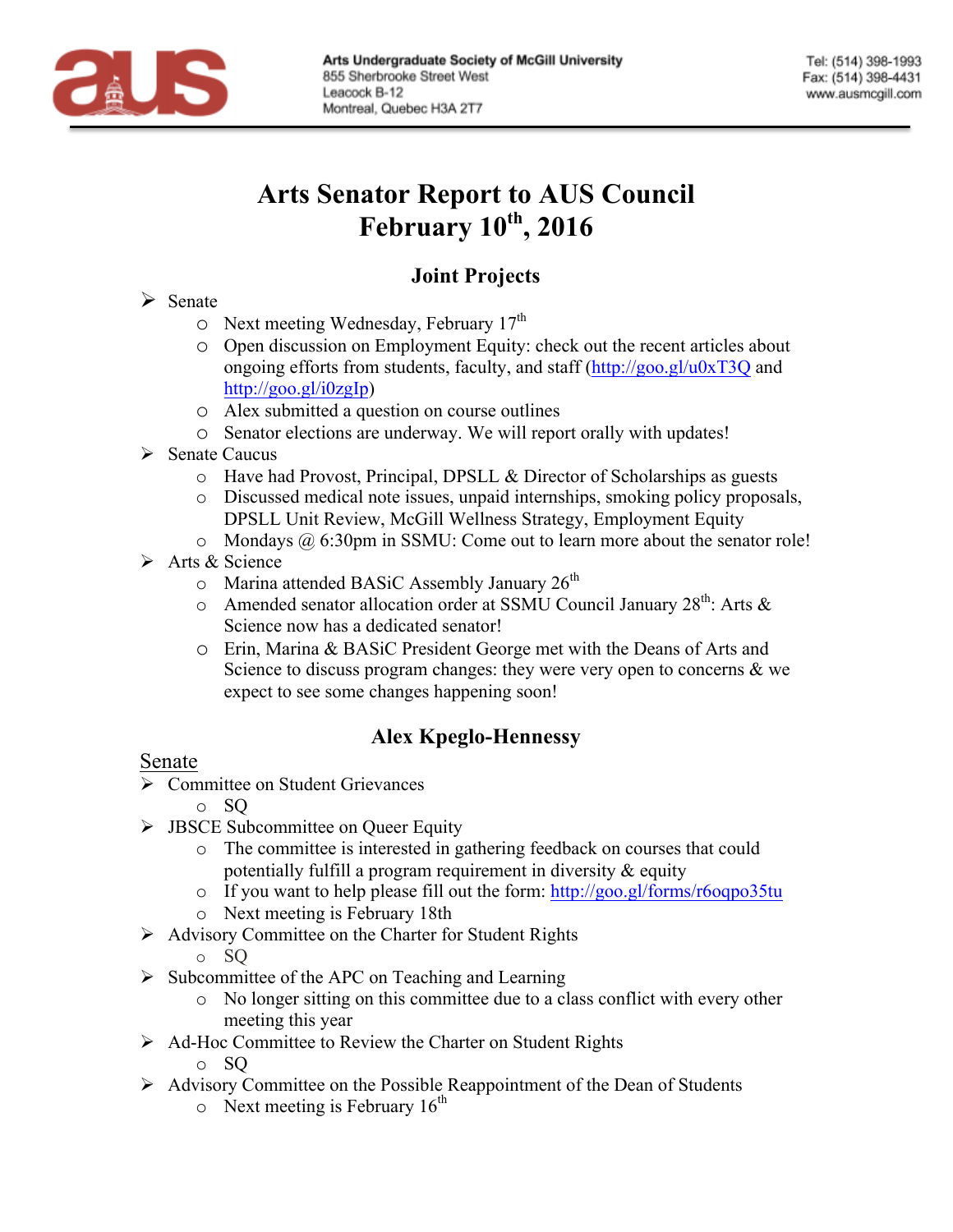- $\triangleright$  Committee on Student Services
	- $\circ$  Next meeting is February 16<sup>th</sup>
- $\triangleright$  Know Your Rights Working Group
	- o Unable to make the next meeting
- $\triangleright$  Employment Equity
	- o Met with the Associate Provost (Policies, Procedures, and Equity), Secretary-General, and several Professors to discuss the design of the Open Discussion on Employment Equity in February
	- o We completed the outline for the open discussion and reviewed more data
	- o Lots of media coverage of this topic in the Daily and the Tribune
	- o Organizing a CKUT interview on the topic
	- o The Panel on Diversity in Academia was very successful! Had a great roundtable discussion with professors and students
	- o Recorded a radio interview with Kai O'Doherty from CKUT. Check out the All Things McGill show airing this Monday to hear!

# AUS

- $\triangleright$  Committee on Student Affairs
	- $\circ$  Next meeting is on February 10<sup>th</sup>
- $\triangleright$  Accountability Committee
	- $\circ$  Attending a meeting on February 4<sup>th</sup>
- $\triangleright$  Faculty of Arts Committee
	- o Missed the last meeting due to a class conflict

#### SSMU

- Ø Student Society Programming Network
	- o SQ

## **Erin Sobat**

#### Senate

- Ø Academic Policy Committee (APC)
	- $\circ$  Met on Thursday, February 4<sup>th</sup>; passed proposal for School of Public Policy
	- $\circ$  Next meeting Thursday, February 18<sup>th</sup>
- Ø Enrolment and Student Affairs Advisory Committee (ESAAC)
	- $\circ$  Met on Tuesday, February 2<sup>nd</sup>; discussed medical note policy changes
	- $\circ$  Next meeting scheduled for Tuesday, March 1<sup>st</sup>
	- $\circ$  Meeting with working group to review Fall Reading Break proposal Feb 12<sup>th</sup>!
- Ø Committee on Student Services (CSS)
	- $\circ$  Met on Tuesday, January 26<sup>th</sup>; discussed Innovation Fund timeline, advisory board structure, wellness hub & university wellness strategy
	- $\circ$  Next meeting Tuesday, February 16<sup>th</sup>
- Ø Principal's Task Force on the Royal Victoria Hospital Site
	- $\circ$  Meeting on February 26<sup>th</sup> & March 18<sup>th</sup> to review expressions of interest
- Ø Senior Director of Student Services Search Committee
	- o Status quo pending further discussions with the Deputy Provost (see joint statement released by student associations: http://ow.ly/SRqO9)